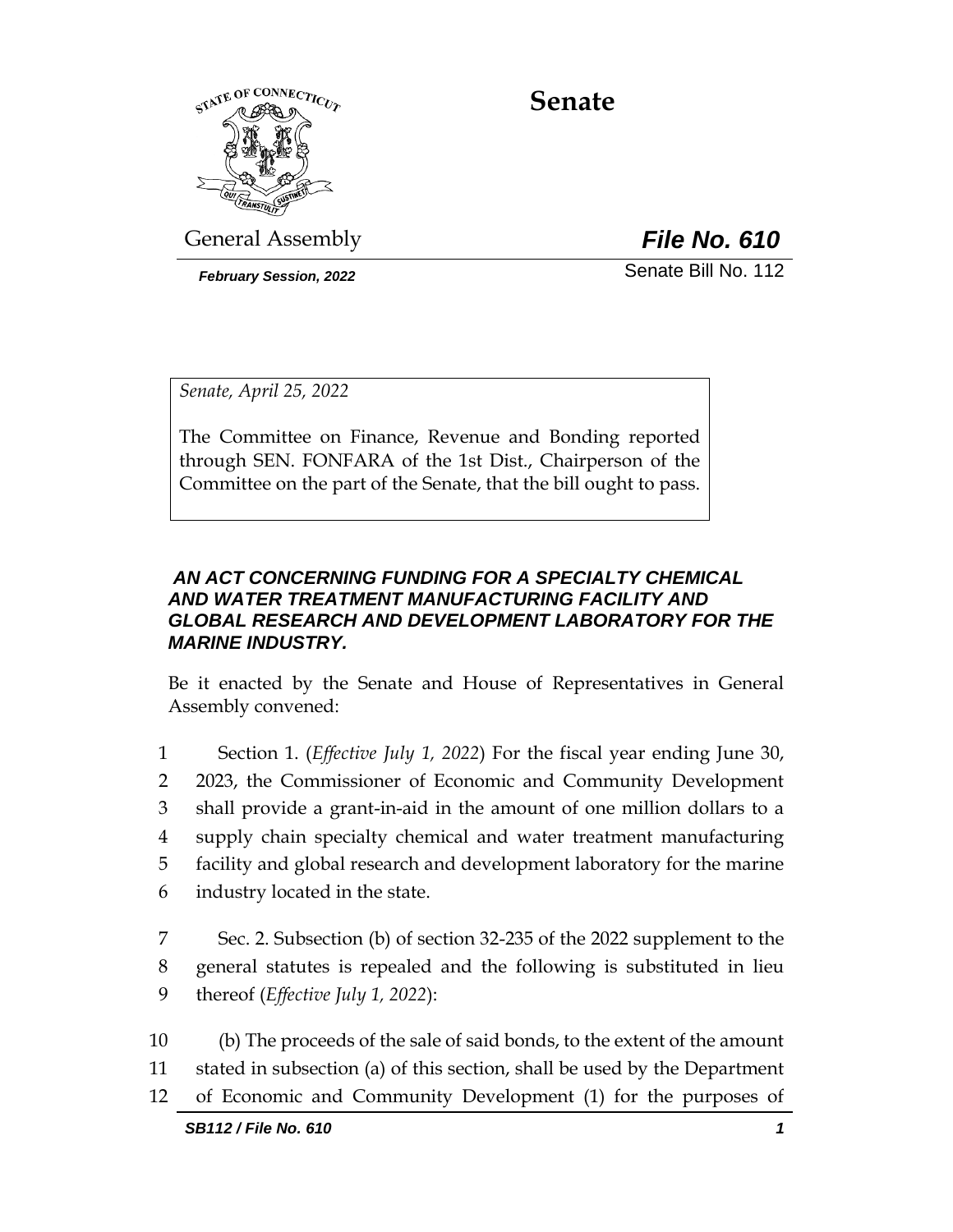sections 32-220 to 32-234, inclusive, including economic cluster-related programs and activities, and for the Connecticut job training finance demonstration program pursuant to sections 32-23uu and 32-23vv, provided (A) three million dollars shall be used by said department solely for the purposes of section 32-23uu, (B) not less than one million dollars shall be used for an educational technology grant to the deployment center program and the nonprofit business consortium deployment center approved pursuant to section 32-41*l*, (C) not less than two million dollars shall be used by said department for the establishment of a pilot program to make grants to businesses in designated areas of the state for construction, renovation or improvement of small manufacturing facilities, provided such grants are matched by the business, a municipality or another financing entity. The Commissioner of Economic and Community Development shall designate areas of the state where manufacturing is a substantial part of the local economy and shall make grants under such pilot program which are likely to produce a significant economic development benefit for the designated area, (D) five million dollars may be used by said department for the manufacturing competitiveness grants program, (E) one million dollars shall be used by said department for the purpose of a grant to the Connecticut Center for Advanced Technology, for the purposes of subdivision (5) of subsection (a) of section 32-7f, (F) fifty million dollars shall be used by said department for the purpose of grants to the United States Department of the Navy, the United States Department of Defense or eligible applicants for projects related to the enhancement of infrastructure for long-term, on-going naval operations at the United States Naval Submarine Base-New London, located in Groton, which will increase the military value of said base. Such projects shall not be subject to the provisions of sections 4a-60 and 4a-60a, (G) two million dollars shall be used by said department for the purpose of a grant to the Connecticut Center for Advanced Technology, Inc., for manufacturing initiatives, including aerospace and defense, and (H) four million dollars shall be used by said department for the purpose of a grant to companies adversely impacted by the construction at the Quinnipiac Bridge, where such grant may be used to offset the increase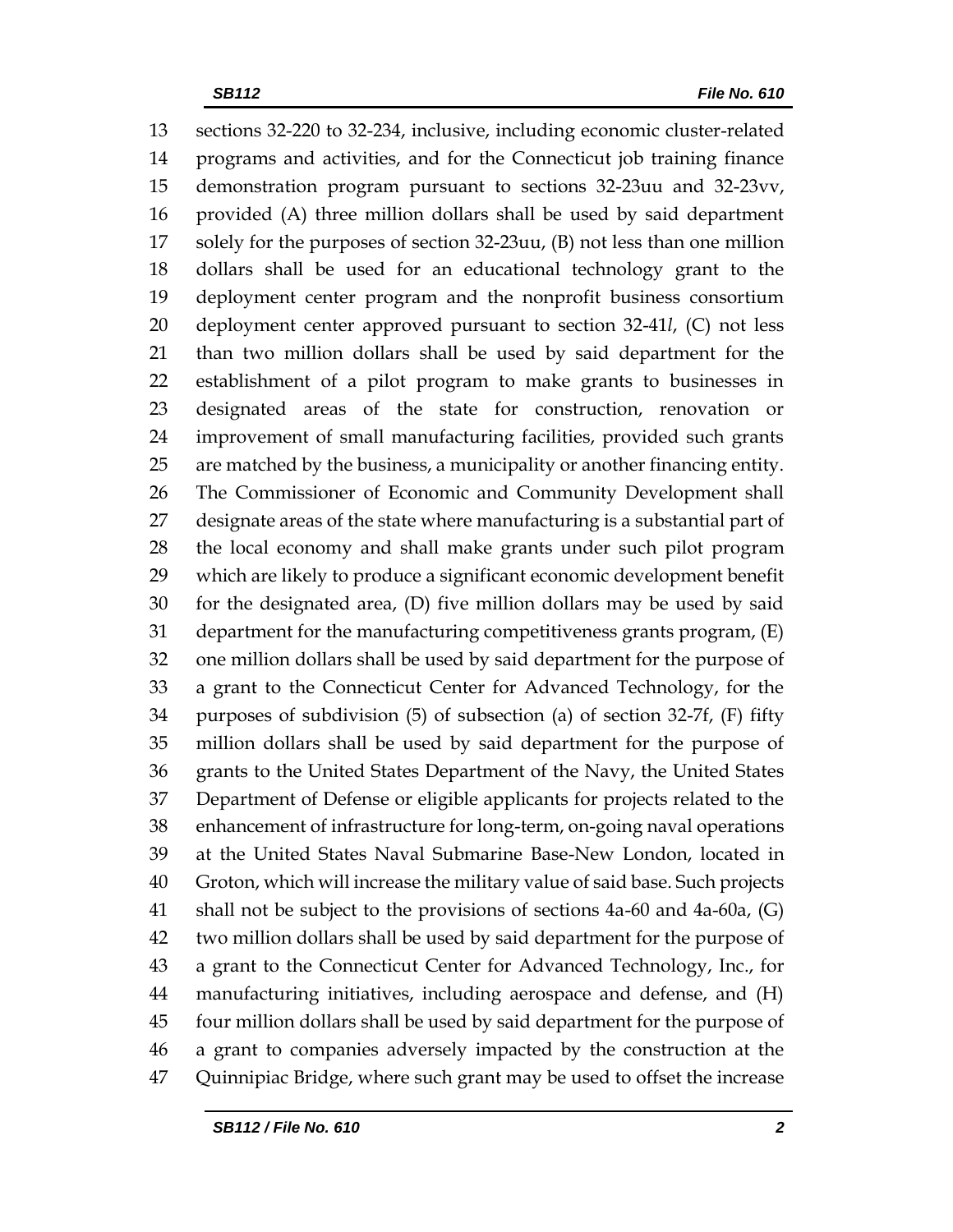in costs of commercial overland transportation of goods or materials brought to the port of New Haven by ship or vessel, (2) for the purposes of the small business assistance program established pursuant to section 32-9yy, provided fifteen million dollars shall be deposited in the small business assistance account established pursuant to said section 32-9yy, (3) to deposit twenty million dollars in the small business express assistance account established pursuant to section 32-7h, (4) to deposit four million nine hundred thousand dollars per year in each of the fiscal years ending June 30, 2017, to June 30, 2019, inclusive, and June 30, 2021, and nine million nine hundred thousand dollars in the fiscal year ending June 30, 2020, in the CTNext Fund established pursuant to section 32- 39i, which shall be used by CTNext to provide grants-in-aid to designated innovation places, as defined in section 32-39j, planning grants-in-aid pursuant to section 32-39*l*, and grants-in-aid for projects that network innovation places pursuant to subsection (b) of section 32- 39m, provided not more than three million dollars be used for grants- in-aid for such projects, and further provided any portion of any such deposit that remains unexpended in a fiscal year subsequent to the date of such deposit may be used by CTNext for any purpose described in subsection (e) of section 32-39i, (5) to deposit two million dollars per year in each of the fiscal years ending June 30, 2019, to June 30, 2021, inclusive, in the CTNext Fund established pursuant to section 32-39i, which shall be used by CTNext for the purpose of providing higher education entrepreneurship grants-in-aid pursuant to section 32-39g, provided any portion of any such deposit that remains unexpended in a fiscal year subsequent to the date of such deposit may be used by CTNext for any purpose described in subsection (e) of section 32-39i, (6) for the purpose of funding the costs of the Technology Talent Advisory Committee established pursuant to section 32-7p, provided two million dollars per year in each of the fiscal years ending June 30, 2017, to June 30, 2021, inclusive, shall be used for such purpose, (7) to provide (A) a grant-in-aid to the Connecticut Supplier Connection in an amount equal to two hundred fifty thousand dollars in each of the fiscal years ending June 30, 2017, to June 30, 2021, inclusive, and (B) a grant-in-aid to the Connecticut Procurement Technical Assistance Program in an amount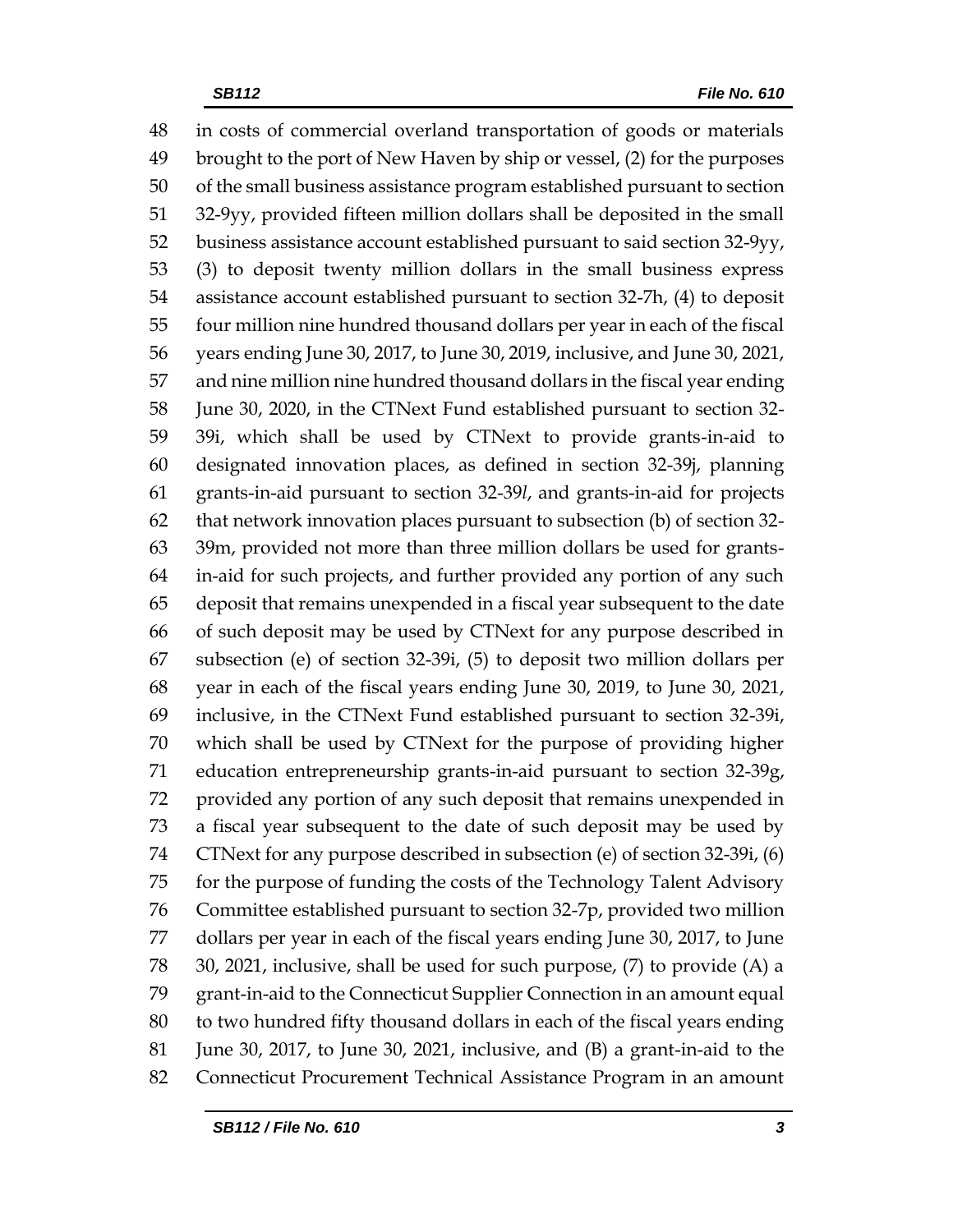equal to three hundred thousand dollars in each of the fiscal years ending June 30, 2017, to June 30, 2021, inclusive, (8) to deposit four hundred fifty thousand dollars per year, in each of the fiscal years ending June 30, 2017, to June 30, 2021, inclusive, in the CTNext Fund established pursuant to section 32-39i, which shall be used by CTNext to provide growth grants-in-aid pursuant to section 32-39g, provided any portion of any such deposit that remains unexpended in a fiscal year subsequent to the date of such deposit may be used by CTNext for any purpose described in subsection (e) of section 32-39i, (9) to transfer fifty million dollars to the Labor Department which shall be used by said department for the purpose of funding workforce pipeline programs selected pursuant to section 31-11rr, provided, notwithstanding the provisions of section 31-11rr, (A) not less than five million dollars shall be provided to the workforce development board in Bridgeport serving the southwest region, for purposes of such program, and the board shall distribute such money in proportion to population and need, and (B) not less than five million dollars shall be provided to the workforce development board in Hartford serving the north central region, for purposes of such program, (10) to transfer twenty million dollars to Connecticut Innovations, Incorporated, provided ten million dollars shall be used by Connecticut Innovations, Incorporated for the purpose of the proof of concept fund established pursuant to subsection (b) of section 32-39x and ten million dollars shall be used by Connecticut Innovations, Incorporated for the purpose of the venture capital fund program established pursuant to section 32-41oo, and (11) to provide a grant-in-aid to a supply chain specialty chemical and water treatment manufacturing facility and global research and development laboratory 110 for the marine industry located in the state, in an amount equal to one million dollars in the fiscal year ending June 30, 2023, pursuant to 112 section 1 of this act. Not later than thirty days prior to any use of unexpended funds under subdivision (4), (5) or (8) of this subsection, the CTNext board of directors shall provide notice of and the reason for such use to the joint standing committees of the General Assembly having cognizance of matters relating to commerce and finance, revenue and bonding.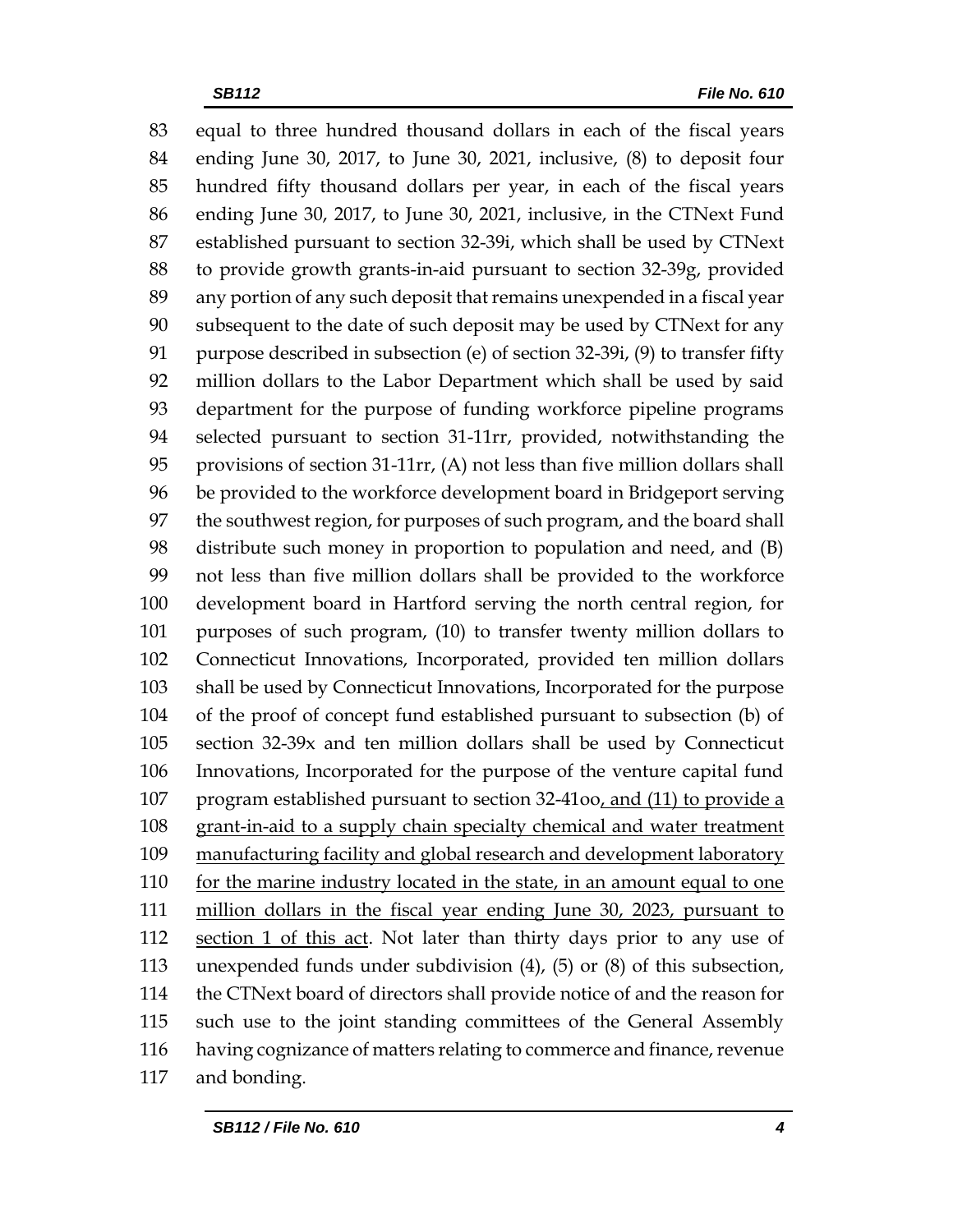This act shall take effect as follows and shall amend the following sections:

| Section 1 | July 1, 2022 | New section   |
|-----------|--------------|---------------|
| Sec. 2    | July 1, 2022 | $32 - 235(b)$ |
|           |              |               |

**CE** *Joint Favorable C/R* FIN

*FIN Joint Favorable*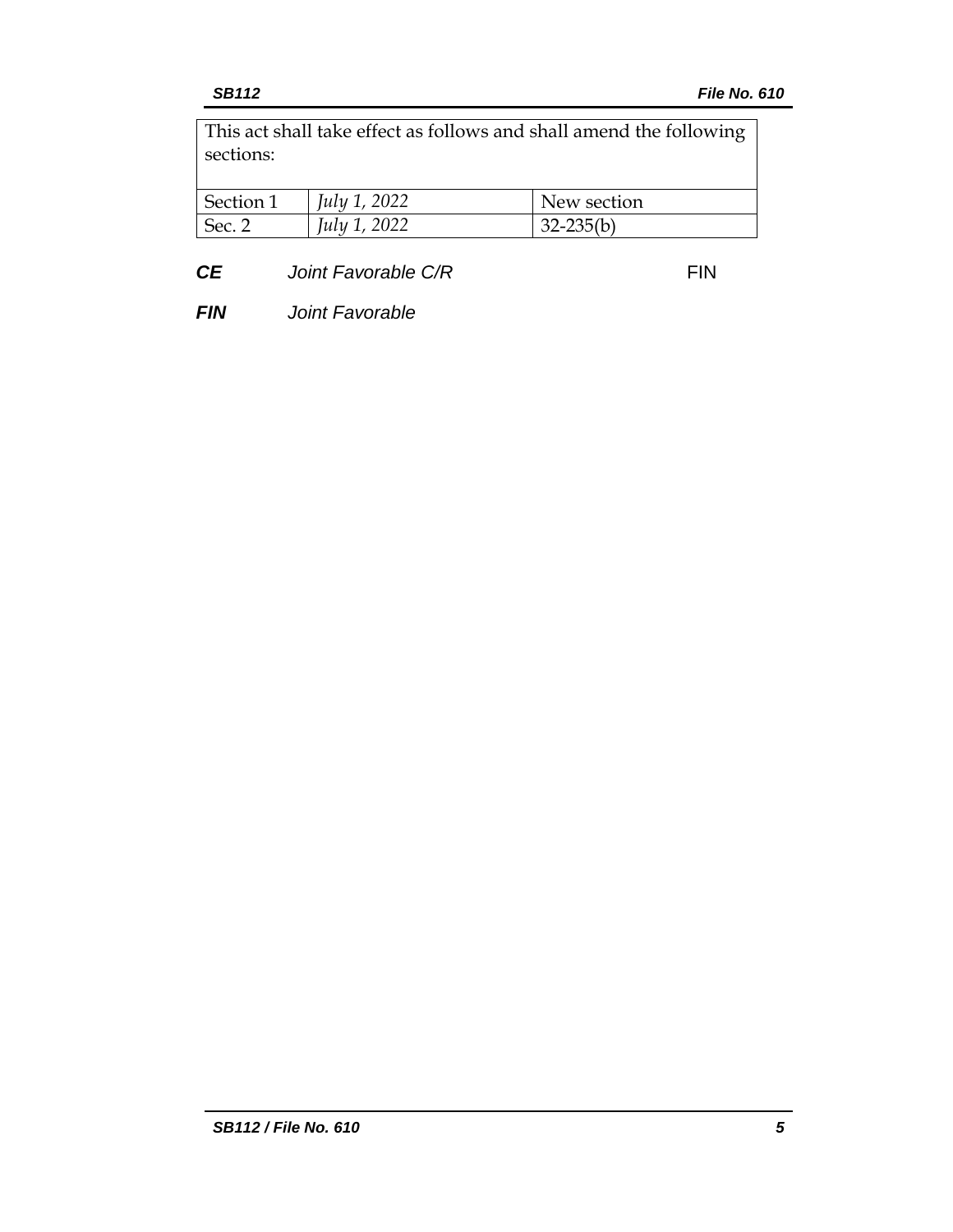*The following Fiscal Impact Statement and Bill Analysis are prepared for the benefit of the members of the General Assembly, solely for purposes of information, summarization and explanation and do not represent the intent of the General Assembly or either chamber thereof for any purpose. In general,*  fiscal impacts are based upon a variety of informational sources, including the analyst's professional *knowledge. Whenever applicable, agency data is consulted as part of the analysis, however final products do not necessarily reflect an assessment from any specific department.*

# *OFA Fiscal Note*

#### *State Impact:*

| <b>Agency Affected</b> | <b>Fund-Effect</b> | FY 23 \$  | FY 24 \$  |
|------------------------|--------------------|-----------|-----------|
| Treasurer, Debt Serv.  | GF - Potential     | See Below | See Below |
|                        | Cost               |           |           |

Note: GF=General Fund

#### *Municipal Impact:* None

#### *Explanation*

The bill requires the Department of Economic and Community Development to provide a \$1 million grant to a laboratory for marine industry within the state and makes changes to the Economic Development and Manufacturing Assistance Act (MAA) to allow the program to be used for the same, which could result in increased or more rapid use of bond funds authorized for the program. The program is funded through General Obligation (GO) bond funds. Future General Fund debt service costs may be incurred sooner under the bill to the degree that it causes authorized GO bond funds to be expended or to be expended more rapidly than they otherwise would have been.

As of March 1, 2022, the unallocated bond balance available under the school construction authorization is approximately \$58.8 million. The bill does not change GO bond authorizations relevant to the program.

### *The Out Years*

The annualized ongoing fiscal impact identified above would continue into the future subject to the terms of any bonds issued.